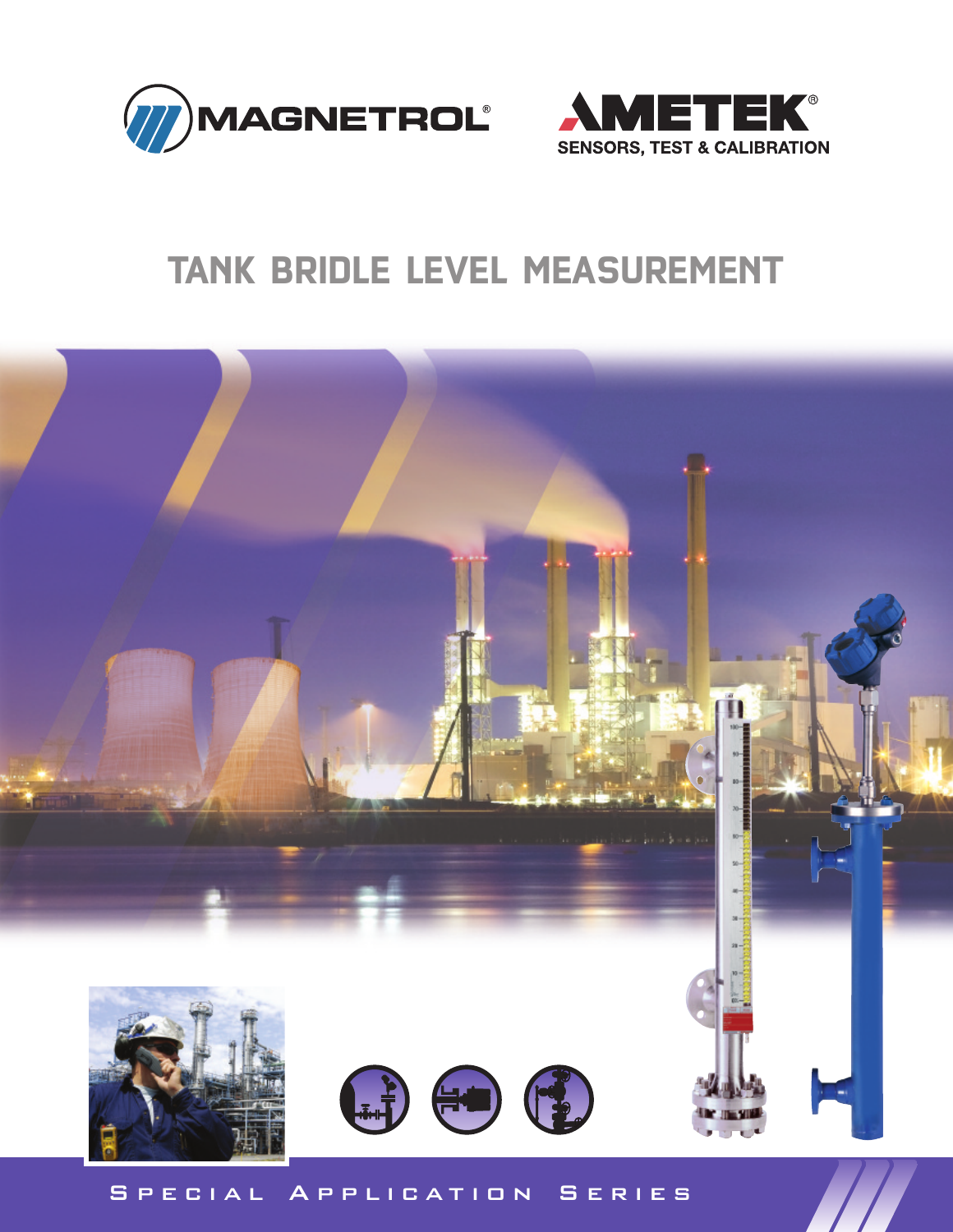bridle (or cage, isolating column, bypass pipe, external chamber, etc.) is a vertical pipe con-A bridle (or cage, isolating column, bypass pipe,<br>external chamber, etc.) is a vertical pipe con-<br>nected to the side of a storage tank or process vessel typically with side/side or side/bottom connections. Because the fluid inside the bridle will rise and fall equally with the level of fluid inside the tank or vessel, the bridle has been adapted for level measurement on a broad scale.

The Magnetrol ® use of the term "bridle" refers to a bypass chamber on a larger process vessel on which the level instrumentation for that vessel is mounted. Bridles usually do not have level equipment extending into the bridle itself. Level equipment is typically placed in its own cage or nozzle attached to the bridle.

## **Bridle Advantages**

Bridle level measurement has provided industrial users with distinct advantages:

**Isolation:** Because a level instrument mounted in a bridle is isolated from the process it can be calibrated or maintained without disturbing the process.

**Fewer Connections:** A bridle reduces the number of connections necessary on the process vessel. This is especially important on boiler code vessels that require qualified welders and procedures.

**Prudent Design:** Level instrumentation is often the last consideration on a project. Mounting the instrumentation on a bridle eliminates the need for planning multiple instrumentation connections on the vessel.

**Saves Time:** Because instrumentation is typically left until the end, ordering a bridle with all the level instrumentation cuts down on the time necessary to add connections and install the instrumentation at the project deadline.

**Avoids Obstructions:** When a tank has mixers, agitators, aerators, ladders, or structural bracing, a bridle avoids any interference between these objects and the level controls.

**Reduces Turbulence, Foam:** In a highly agitated vessel, a bridle calms the surface to be measured and reduces foam to improve measurement accuracy.

#### **B R I D LE A N AT O M Y**

- ❶ **A bridle is connected to the side of a tank or vessel. Level equipment is typically placed in its own cage that is attached to the bridle.**
- ❷ **A Magnetic Level Indicator (MLI) can provide both local and remote level indication as well as redundant level control for optimum reliability. The transmitter is shown with a local remote extension which offers more convenient access to the transmitter.**
- ❸ **A caged switch (float-type shown) is a practical solution for narrow level differential applications such as high and low level alarms.**
- ❹ **A nozzle-mounted point switch (ultrasonic-type shown) provides low-low level indication.**
- ❺ **A cage-mounted Guided Wave Radar transmitter is an ideal solution for many new and retrofit bridle applications.**
- ❻ **Isolation valves are often located between the instrument cage and the bridle so that the instrument can be isolated from the process for maintenance or repair.**

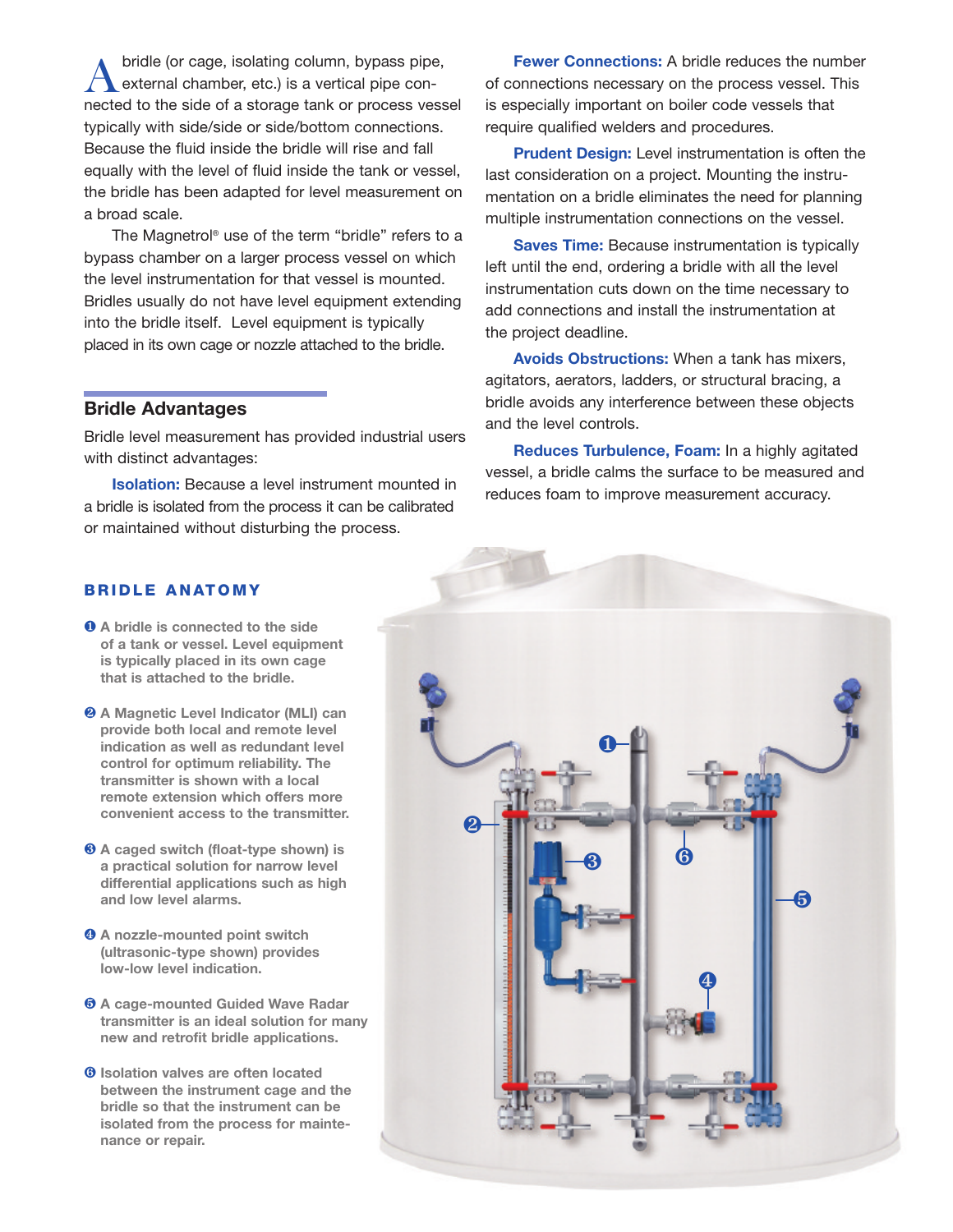# **Bridle Instrumentation**

Shown below are the most common level instrument technologies used for bridle measurement.

# **Guided Wave Radar** GWR mounted in a cage is well



suited for bridle measurement. Configuration is fast, no calibration is required, and accuracy isn't affected by changing densities, dielectrics, high temperatures or high pressures. The Magnetrol ® Eclipse® transmitter is available with a wide range of probes, materials and options.

**Magnetic Level Indicators** Developed for the most



provide local visual indication and remote indication when combined with a transmitter. Highly visible flags magnetically coupled to the moving float provide local level indication. Aurora® (float and GWR transmitter redundancy), Atlas™ (float-based MLI), and Jupiter ® (magnetostrictive transmitter) can be customized for unique application solutions.

demanding industrial applications, MLIs

# **External Cage Float Switches** A wide range of float



switches suitable for bridle applications with flanged and sealed cage designs include ASME B31.1 construction for boiler and power plant use and B31.3 construction for petrochemical use. HP and HT versions and a selection of switch styles and material options are available.

**Displacer Controllers** Displacer Controllers utilize

simple buoyancy principles to detect and convert liquid level changes into a stable output signal. Modern Displacer Controllers serve most liquid level measurement and control applications including those with varying dielectric, vapors, turbulence, foam, buildup, bubbling or boiling and high fill/empty rates. The Magnetrol ® Digital E3 Modulevel ® is an advanced, intrinsically

safe, two-wire controller that comes in a variety of configurations and pressure ratings for varied applications.

#### **Ultrasonic Contact Point Sensors** Nozzle-mounted



Ultrasonic Switches are mounted horizontally on bridles for high or low level alarm applications. The Magnetrol ® Echotel ® Model 961 Level Switch offers advanced transducer designs, extensive hazardous location approvals, and self-test technology. Pulsed signal technology for superior per-

formance in difficult conditions, and excellent immunity from electrical noise interference are also featured.

## **Thermal Dispersion Point Sensors** Nozzle-mounted



Thermal Dispersion Switches provide a high level of performance for level and interface applications on bridles. Magnetrol ® Thermatel ® Model TD1/TD2 switches feature continuous diagnostics with fault indication, temperature compensation, narrow hysteresis, and fast response time.

## **Capacitance Point Sensors** Nozzle- or chamber-



mounted Capacitance Switches offer choices in alarm and control configurations. The Magnetrol ® Kotron® Model 80/81 offers basic alarm or pump control. Model 810 features a guarded probe and intrinsically safe probe circuit. The alarm point is tipsensitive in conductive media.

# **Bridle Specification**

Below are basic options for MAGNETROL bridles. Consult MAGNETROL for additional information.

#### **Materials of Construction:**

- Carbon steel Stainless steel Hastelloy®
- Monel<sup>®</sup> • Special materials

#### **Quality Assurance / Codes of Construction:**

- ASME B31.1 ASME B31.3 NDE
- CMTRs NACE MR0175 and MR0103

## **Accessories:**

• Valves • Insulation • Heat tracing

#### **Pressures:**

• Up to 2500# ANSI